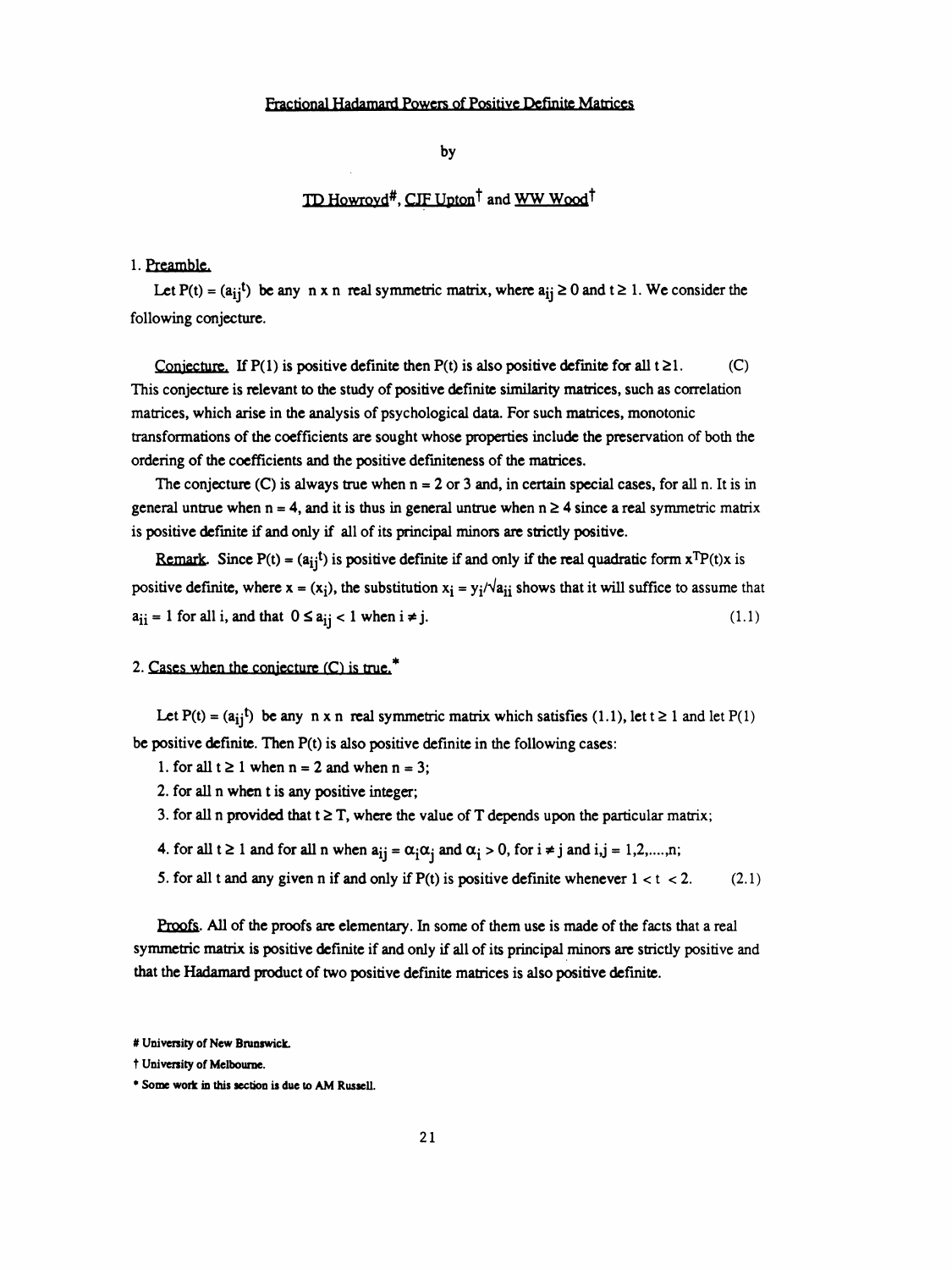## 2. Conditions for the conjecture (C) to be false.

Let  $n = 4$ , let P(1) be positive definite and satisfy (1.1), and let  $t \ge 1$ . Then, by (2.1), (C) will be untrue if and only if it is untrue for some t such that  $1 < t < 2$ . Now (C) is true for  $n = 3$ , so that all proper principal minors of  $P(t)$  are strictly positive. Since  $|P(1)| > 0$  and P is a continuous

function of t, (C) will therefore be unique if and only if there exists a smallest number t, t say, such that 
$$
1 < t' < 2
$$
,  $|P(t')| = 0$ ,  $(3.1)$ 

and  
\n
$$
1 < t < 2
$$
,  $|F(t)| = 0$ , (3.1)  
\n $d|P(t)|/dt|_{t=t'} \le 0$ . (3.2)

We define t' by (3.1) and seek conditions for (3.2) to hold. Let  $0 < a_{12}, a_{13}, a_{14}$  and put

$$
\alpha_1 = a_{14} - 2t', \alpha_2 = a_{13} - 2t', \alpha_3 = a_{12} - 2t', \delta_1 = (a_{23}/a_{12}a_{13})t', \delta_2 = (a_{24}/a_{12}a_{14})t', \delta_3 = (a_{34}/a_{13}a_{14})t'
$$
  
and  $s = t/t'$ . Then  $\alpha_1 > 1$  and  $\delta_1 > 0$  for all i,  $\delta_1 < \sqrt{(\alpha_2\alpha_3)}, \delta_2 < \sqrt{(\alpha_3\alpha_1)}, \delta_3 < \sqrt{(\alpha_1\alpha_2)}$  and  $t = t'$   
when  $s = 1$ . It is easy to show that  $|P(t)| = |P(st')| = (1 - \alpha_1 - s)(1 - \alpha_2 - s)(1 - \alpha_3 - s)\Delta(s)$ , where  

$$
\Delta(s) = 1 - X_1^2(s) - X_2^2(s) - X_3^2(s) + 2X_1(s)X_2(s)X_3(s),
$$

$$
X_1(s) = (\delta_1 s - 1)/\sqrt{[(\alpha_2 s - 1)(\alpha_3 s - 1)]}, X_2(s) = (\delta_2 s - 1)/\sqrt{[(\alpha_3 s - 1)(\alpha_1 s - 1)]}
$$
and

$$
X_3(s) = (\delta_3 s - 1)/\sqrt{[(\alpha_1 s - 1)(\alpha_2 s - 1)]}.
$$
 Then  $|X_i(s)| < 1$  for all i, and  $|P(t')| = 0$  when  $\Delta(1) = 0$  or   
  $1 - X_1^2 - X_2^2 - X_3^2 + 2X_3X_2X_3 = 0,$ 

where  $X_i$  denotes  $X_i(1)$  for all i. Now  $dP/dt|_{t=t'} = (t')^{-1} \prod_i (1 - \alpha_i^{-s}) d\Delta/ds|_{s=1}$ , so that  $d|P|/dt|_{t=t'} \le 0$  if and only if  $d\Delta/ds|_{s=1} \le 0$ . If  $\delta_1, \delta_2$  or  $\delta_3 = 1$ , it can easily be shown that (3.2) is not satisfied. Let  $\delta_1$ ,  $\delta_2$ ,  $\delta_3 \neq 1$ . Then it will follow that

$$
d\Delta/ds|_{s=1} = x^*(X_1^2 - X_1X_2X_3) + y^*(X_2^2 - X_1X_2X_3) + z^*(X_3^2 - X_1X_2X_3).
$$

### 4. Main Theorem.

Theorem Let  $\phi(x) = [x \log x]/(x-1)$  for  $x \ne 1$ , let  $\phi(1) = 1$ , and let

$$
x^* = (d/ds)[\log X_1^{-2}(s)]_{s=1} = \phi(\alpha_2) + \phi(\alpha_3) - 2\phi(\delta_1),
$$

 $y^* = (d/ds)[\log X_2^{-2}(s)]_{s=1} = \phi(\alpha_1) + \phi(\alpha_1) - 2\phi(\delta_2),$ 

and  $z^* = (d/ds)[\log X_3^{-2}(s)]_{s=1} = \phi(\alpha_1) + \phi(\alpha_2) -2\phi(\delta_3).$ 

Then 
$$
x^*
$$
,  $y^*$ ,  $z^* > 0$  and the conjecture (C) will be false for a continuum of values of  $a_{ij}$  if any one of the following inequalities is satisfied when  $X_i^2 \approx 1$  for all i.

The following inequalities is satisfied when 
$$
X_1^2 \approx 1
$$
 for all 1.

\n $\sqrt{x^* + \sqrt{y^*}} < \sqrt{z^*}$ 

\n(4.1)

$$
\sqrt{2^*} + \sqrt{x^*} < \sqrt{y^*},
$$
\n(4.2)

$$
\sqrt{y^* + \sqrt{z^*} < \sqrt{x^*}}.
$$
 (4.3)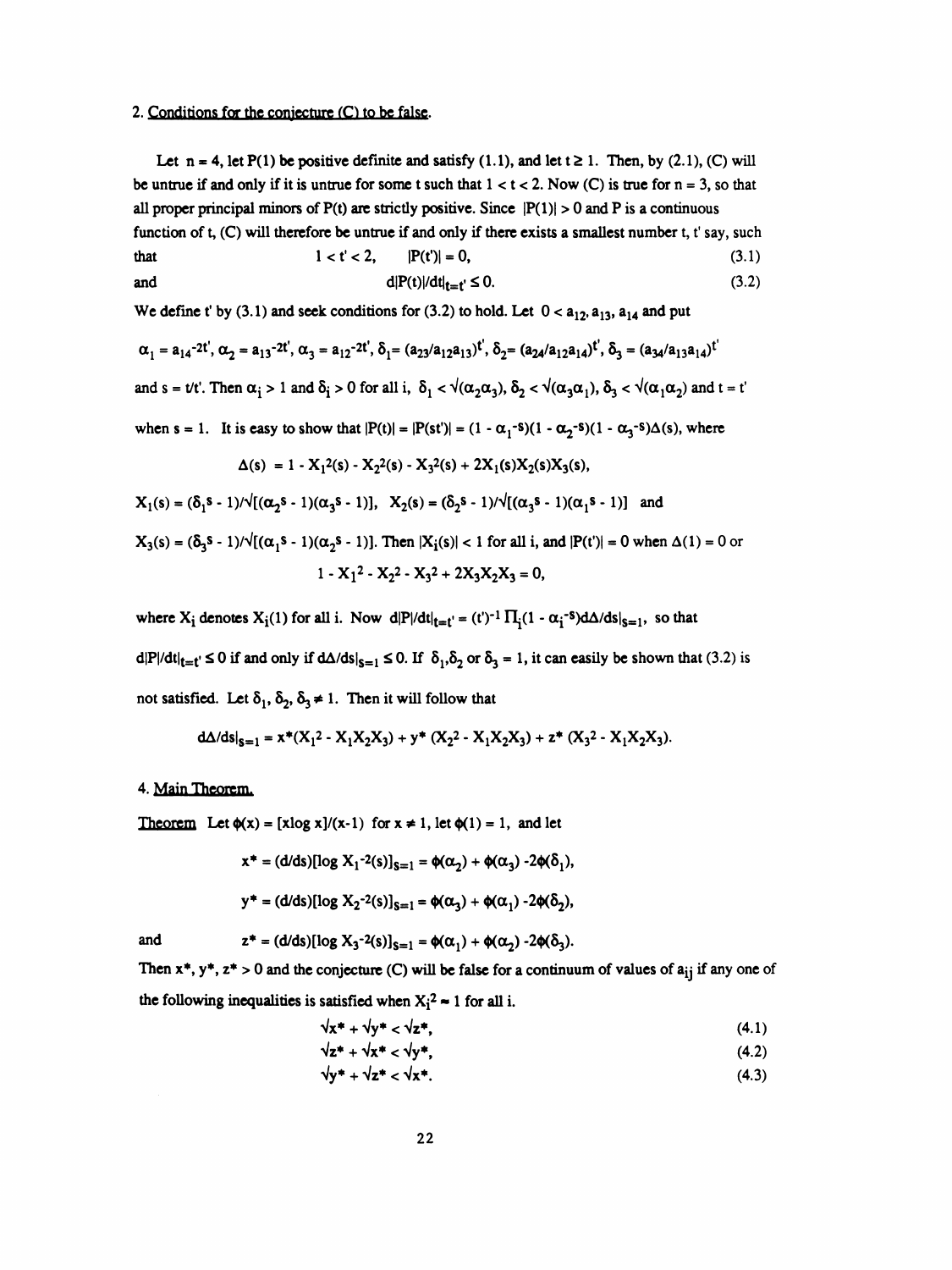Proof. It suffices to suppose that  $\delta_i \neq 1$  for all i and that

$$
(\delta_1 - 1)(\delta_2 - 1) > 0 \quad \text{or} \quad (\alpha_3 - 1) \ge (1 - \delta_1)(\delta_2 - 1) > 0. \tag{4.4}
$$

The other cases will follow by similar arguments. We first write  $\Delta(s)$  as

$$
\Delta(s) = X_1^2(s) X_2^2(s) \left[ (A_1(s) - 1)(A_2(s) - 1) - (H(s) - 1)^2 \right],
$$

where  $A_i(s) = X_i^{-2}(s)$  for all i, and  $H(s) = X_3(s)/[X_1(s)X_2(s)]$ . Since  $|P(t')| = 0$ ,  $\Delta(1) = 0$ , and it follows that

$$
H - 1 = \lambda (A_1 - 1)^{1/2} (A_2 - 1)^{1/2} = \lambda \rho (A_1 - 1) = \lambda \rho^{-1} (A_2 - 1),
$$

where H denotes H(1),  $A_i$  denotes  $A_i(1)$  for all i,  $\lambda = sgn(H - 1)$  and  $\rho = [(A_2 - 1)/(A_1 - 1)]^{1/2}$ ,

 $(p \neq 1$  when H > 1). Then A<sub>1</sub> and A<sub>2</sub> can be expressed in terms of H and p. Now

$$
dA_1(s)/ds = A_1(s)x^*
$$
,  $dA_2(s)/ds = A_2(s)y^*$ , and  $-2dH(s)/ds = H(s)(z^* - x^* - y^*),$ 

so that 
$$
d\Delta(s)/ds|_{S=1} = X_1^2 X_2^2 (H-1)L,
$$
 (4.5)

where 
$$
L = (z^* - x^* - y^*)H + \lambda(A_1 \rho x^* + A_2 \rho^{-1} y^*),
$$
 (4.6)

Now  $L = L(x^*, y^*, z^*, \rho, A_1, A_2, H)$ , and it can be shown that  $L = L(\alpha_3, \delta_1, \delta_2, \rho, H)$ , where

the variables H, 
$$
\alpha_3
$$
,  $\delta_1$ , and  $\delta_2$  satisfy the inequality  $(\delta_1 - 1)(\delta_2 - 1)H + \alpha_3 > 1$ .

If 
$$
(\delta_1 - 1)(\delta_2 - 1) > 0
$$
, then  $-(\alpha_3 - 1)/[(\delta_1 - 1)(\delta_2 - 1)] < H < \infty$ ,  
and, if  $(\delta_1 - 1)(\delta_2 - 1) < 0$ , then  $-\infty < H < (\alpha_3 - 1)/[(1 - \delta_1)(\delta_2 - 1)]$ . (4.7)

We fix the variables  $\alpha_3$ ,  $\delta_1$ ,  $\delta_2$  and  $\rho$ . Then it can be shown from (4.6) that

dL/dH =  $\log(\alpha_1 \alpha_2/\delta_3^2)$  and thus that L increases monotonically with H, since  $\alpha_1 \alpha_2 > \delta_3^2$ .

Now d|P(t)|/dt|<sub>t=t'</sub> has the same sign as  $d\Delta(s)/ds|_{s=1}$  and, by (4.5), it has the same sign as  $\lambda L$ .

Let  $H > 1$ . Then  $\lambda > 0$ ,  $d(\lambda L)/dH > 0$  and

$$
\inf\{\lambda L\}: H > 1\} = \lim_{M \to 1+} \lambda L(\alpha_3, \delta_1, \delta_2, \rho, H) = \lambda L(\alpha_3, \delta_1, \delta_2, \rho, 1+).
$$

Thus  $d|P/dt|_{t=t'} < 0$  in some interval  $1 < H < H^*$  if and only if

$$
L(\alpha_3, \delta_1, \delta_2, \rho, 1+) < 0.
$$

That H can attain the value  $1+$  follows from (4.4) and (4.7).

Next, let  $H < 1$ . Then  $\lambda < 0$ ,  $d(\lambda L)/dH < 0$  and

$$
\inf\{\lambda L\}: H < 1\} = \lim_{M \to 1^-} \lambda L(\alpha_3, \delta_1, \delta_2, \rho, H) = \lambda L(\alpha_3, \delta_1, \delta_2, \rho, 1-).
$$

Therefore  $dP/dt|_{t=t'} < 0$  in some interval  $H^* < H < 1$  if and only if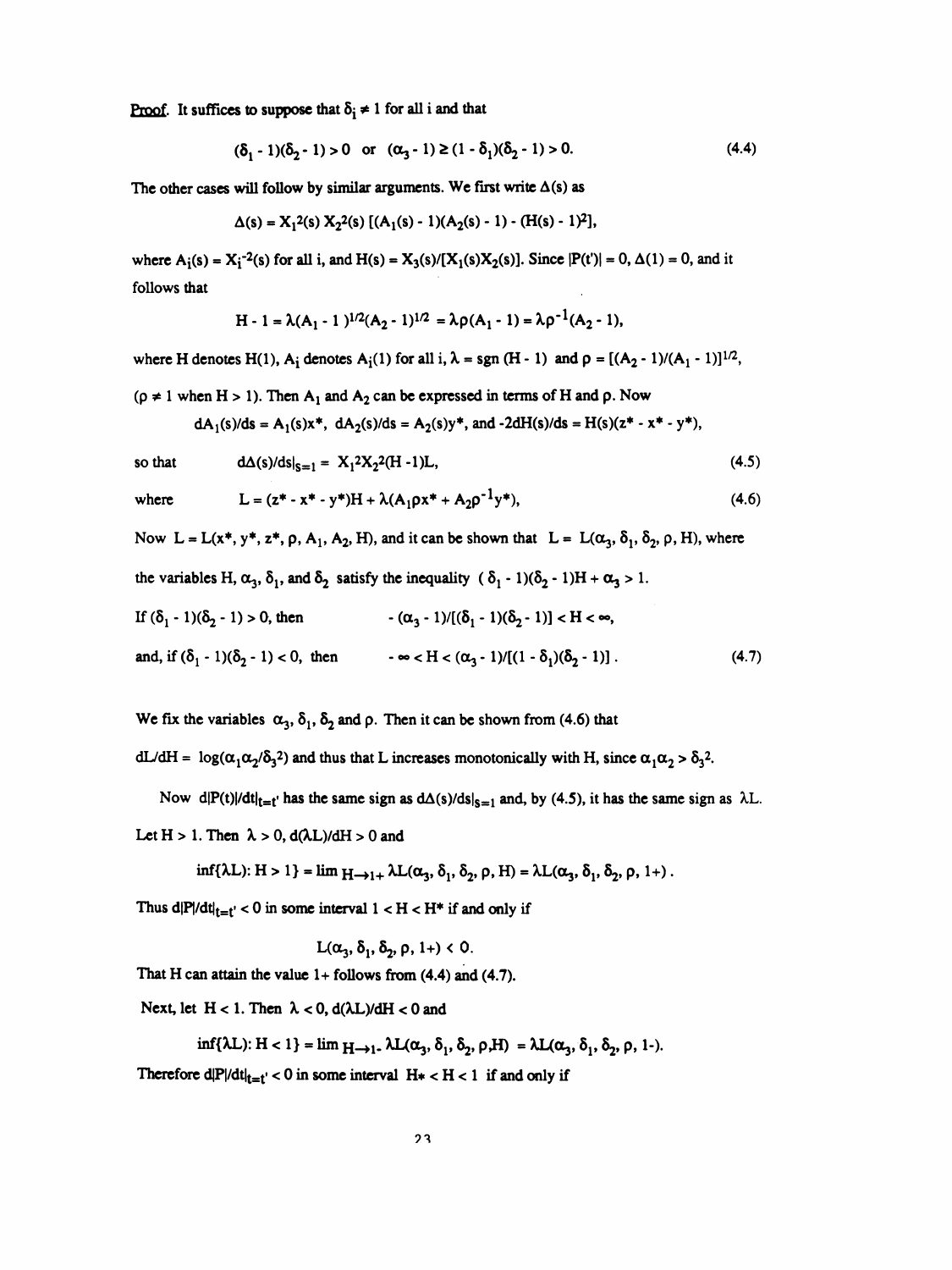$$
L(\alpha_3, \delta_1, \delta_2, \rho, 1-) > 0.
$$

That H can attain the value 1- follows again from (4.4) and (4.7). Since  $\alpha_3$ ,  $\delta_1$ ,  $\delta_2$  and  $\rho$  (> 0) are fixed and H = 1 $\pm$  if and only if A<sub>1</sub> = A<sub>2</sub> = 1+, it can be shown from (4.6) that

$$
\lim_{\Delta t \to 1 \pm} \lambda L(\alpha_3, \delta_1, \delta_2, \rho, H)
$$
  
=  $(z^* - x^* - y^*)\lambda + \rho x^* + \rho^{-1} y^*$   
=  $[\sqrt{\rho x^*} - \sqrt{\frac{y^*}{\rho}}]^2 + L_0(\alpha_3, \delta_1, \delta_2, \lambda),$  (4.8)

where  $L_0 = L_0(\alpha_3, \delta_1, \delta_2, \lambda) = (\sqrt{y^*} + \lambda \sqrt{z^*} - \lambda \sqrt{x^*})(\sqrt{x^*} + \sqrt{z^*} - \lambda \sqrt{y^*}).$ 

Now H = 1± if and only if  $X_1^2 = X_2^2 = X_3^2 = 1$ -, so that  $X_1^2 = 1$  for all i, as required. Also, if  $\rho$ is now allowed to vary, (4.8) shows that, when  $H = 1\pm$ , the infimum of  $\lambda L$  is given by  $L_0(\alpha_3, \delta_1, \delta_2, \pm 1)$ , and it will be negative if and only at least one of  $L_0(\alpha_3, \delta_1, \delta_2, \pm 1)$  is negative.

$$
L_0(\alpha_3, \delta_1, \delta_2, -1) < 0
$$
  
\n
$$
\Leftrightarrow (\sqrt{y^*} - \sqrt{z^*} + \sqrt{x^*})(\sqrt{x^*} + \sqrt{z^*} + \sqrt{y^*}) < 0
$$
  
\n
$$
\Leftrightarrow \sqrt{y^*} + \sqrt{x^*} - \sqrt{z^*} < 0.
$$
\n(4.9)

Also

**Now** 

$$
L_0(\alpha_3, \delta_1, \delta_2, 1) < 0
$$

$$
\Leftrightarrow (\sqrt{y^*} + \sqrt{z^*} - \sqrt{x^*})(\sqrt{x^*} + \sqrt{z^*} - \sqrt{y^*}) < 0,
$$

which cannot be satisfied when  $x^* = y^*$ . If, then,  $x^* < y^*$ ,

$$
L_0(\alpha_3, \delta_1, \delta_2, 1) < 0 \Leftrightarrow \sqrt{x^* + \sqrt{z^*} < \sqrt{y^*},\tag{4.10}
$$

while, if  $x^* > y^*$ , then

$$
L_0(\alpha_3, \delta_1, \delta_2, 1) < 0 \Leftrightarrow \sqrt{y^* + \sqrt{z^*}} < \sqrt{x^*}. \tag{4.11}
$$

The inequalities  $(4.9)$ ,  $(4.10)$  and  $(4.11)$  are  $(4.1)$ ,  $(4.2)$  and  $(4.3)$ , respectively. If none of them are satisfied, then  $d|P|/dt|_{t=t'} > 0$  for all values of H.

### 5. Examples.

Let  $\alpha_i^* = \log(\alpha_i - 1)$  and  $\delta_i^* = \log(\delta_i - 1)$  for all i. Then examples can be found in the

following cases when  $\alpha_3 \approx \delta_1 \approx \delta_2$ .

Case 1. Let 
$$
\alpha_3^* \approx \delta_1^* \approx \delta_2^*
$$
, let  $(1 <) \alpha_3 < \delta_1 < \delta_2$  and  $\alpha_3 < \alpha_2 < \alpha_1$ . Then  $\alpha_3^* < \delta_1^* < \delta_2^*$ .  
Since we require that  $X_1^2 \approx X_2^2 \approx X_3^2 \approx 1$ ,  $(\delta_1 - 1)^2 \approx (\alpha_2 - 1)(\alpha_3 - 1)$  and